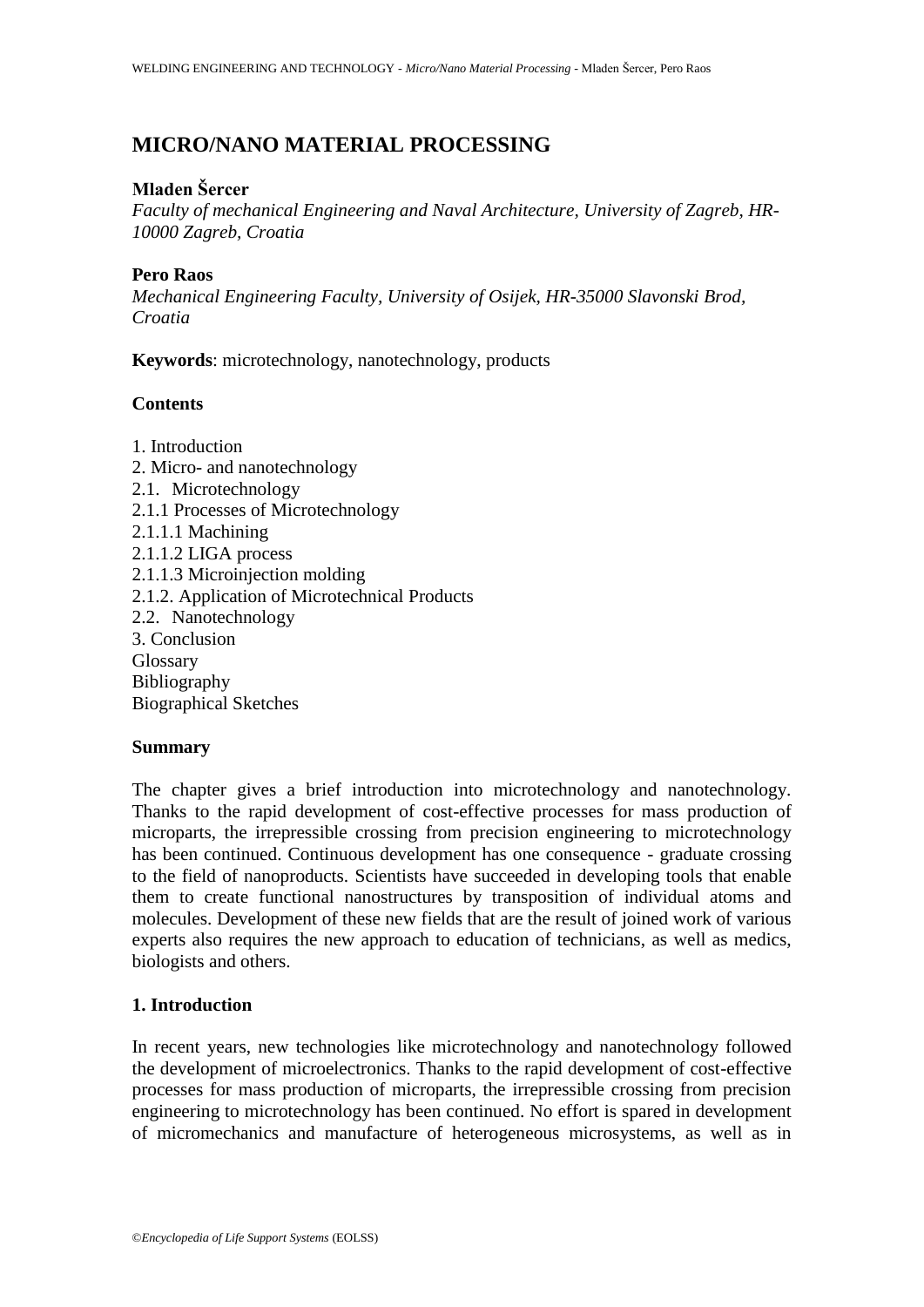integration of microproducts into macroscopic systems and development of biochip production.

Continuous development has one consequence - graduate crossing to nanoproducts field. Scientists have succeeded in developing tools that enable them to create functional nanostructures by transposition of individual atoms and molecules. Completely new potential can be achieved by application of self-organizing growth of complex molecular and biological systems.

Development of these new fields that are the result of joined work of various experts also requires the new approach to education of technicians, as well as medics, biologists and other. A brief introduction to this subject with links to further reading is provided in this article.

# **2. Micro- and Nanotechnology**

### **2.1. Microtechnology**

A microsystem is defined as an intelligent miniaturized system computing sensing, processing and/or actuating functions. These would normally combine two or more of the following: electrical, mechanical, optical, chemical, biological, magnetic or other properties integrated onto a single chip or a multi-chip hybrid. [1]

Properties of microtechnology are small dimension of elements, their serial production with high accuracy and precision.

Figure 1 shows world development of microtechnology and microelectronics. Development of microelectronics started in the mid 1960s, twenty years before microtechnology. In the second half of 1990s microelectronics took the leading roll among all productions techniques. [2]



Figure 1. Development of microtechnology vs microelectronics [2]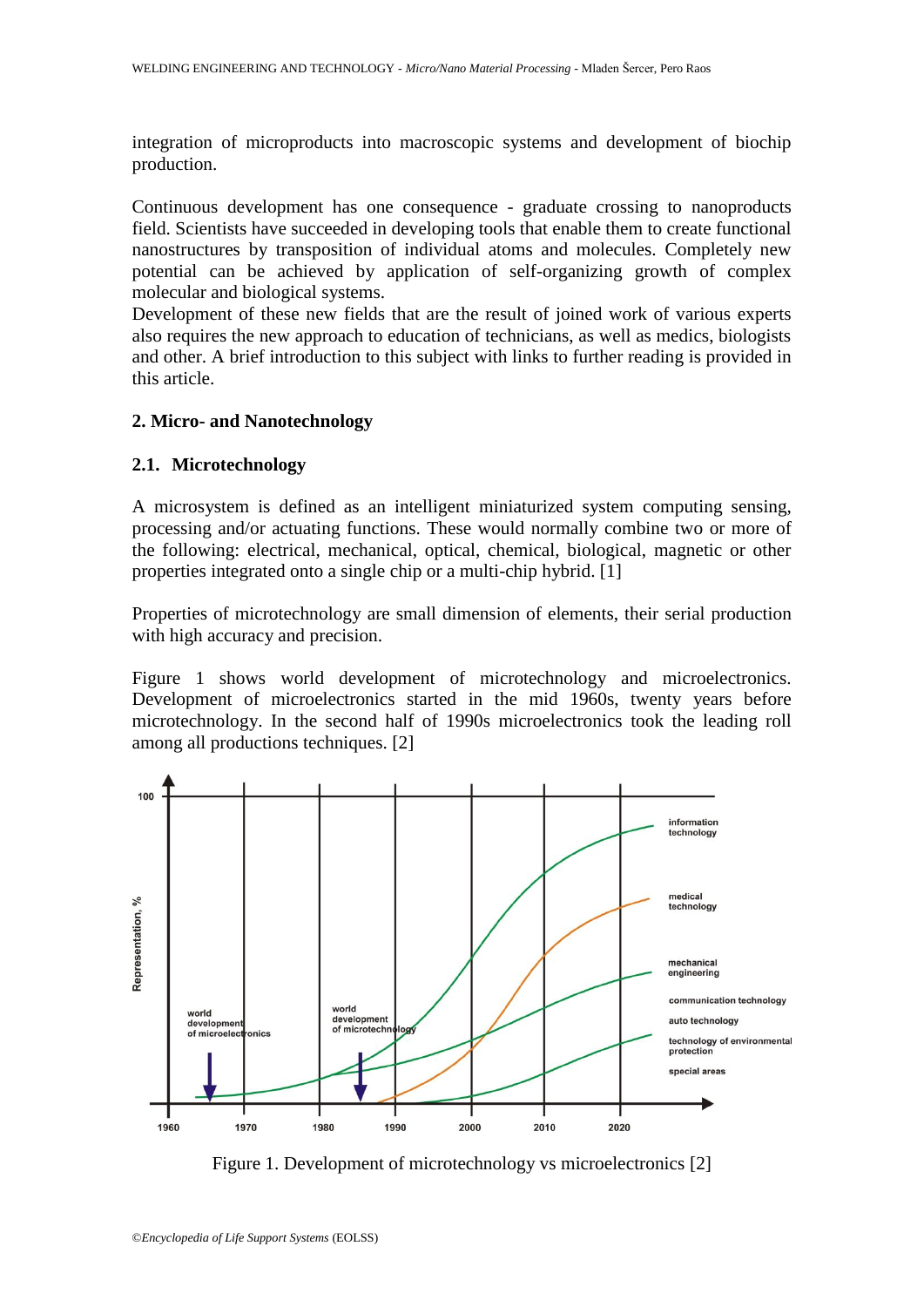The idea that microelements are applied specific for microsystems is wrong, but it must be noted that applying microelements allow development and production of macroproducts.

### **2.1.1 Processes of Microtechnology**

# **2.1.1.1 Machining**

For that purpose ultra precision machines (Figure 2) were developed with high accuracy in sub-micrometer area, what allowed that optical quality of surface with extraordinary stiffness of machining system can be achieved. [1]

Methods are: turning, planing, milling, drilling, grinding and eroding (Figure 3). With this process complex geometry of parts may be manufactured. For example: optical parts, bearing, micro-propeller (figure 4) or test parts.



Figure 2. Example for machine for microtechnology [3]



Figure 3. Tools for micro processing  $(a - \text{milling}, b - \text{turning})$  [3]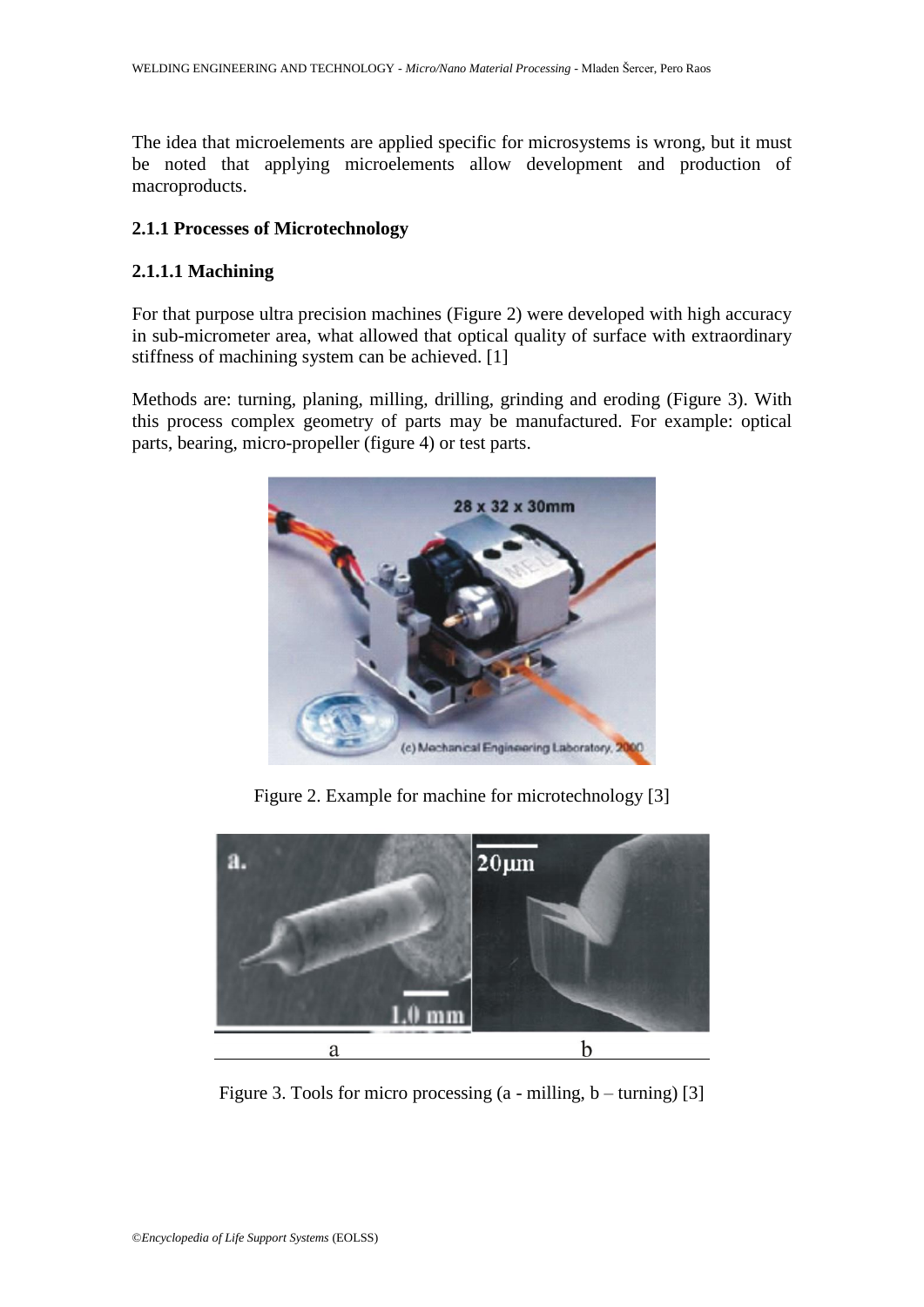

Figure 4. Microproduct (a - bearing, b – micro-propeller produced by EDM, diameter 1 mm) [3]

# **2.1.1.2 LIGA process**

LIGA process (Figure 5) represents a set of activities which imply joint of lithography, electroforming and molding. [4]



Figure 5. LIGA process [4]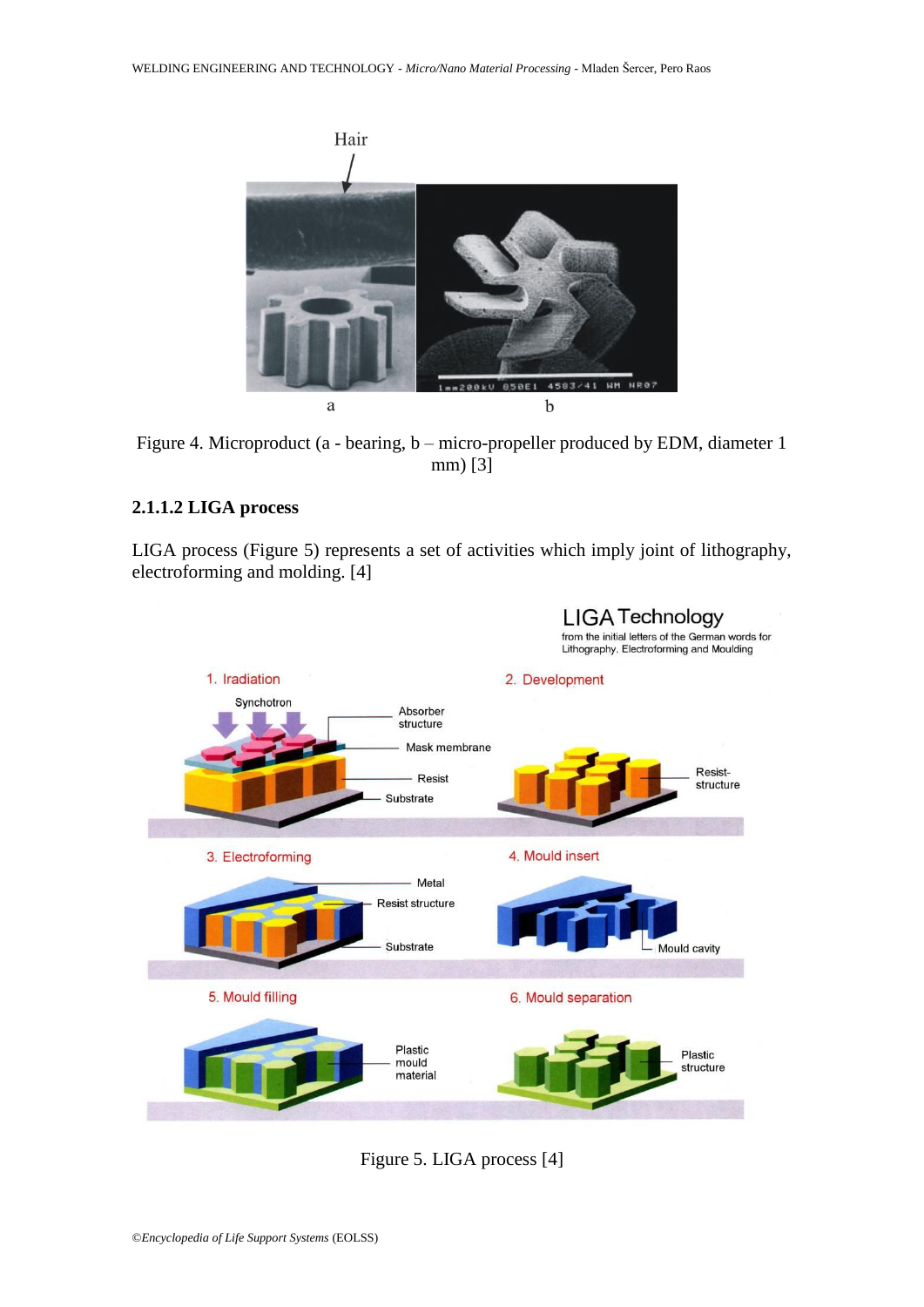For production of molds special type of radiation (e.g.  $X$  – rays and UV -rays) during the lithography can be used, and then with process of electroforming a design of micromold can be achieved. With LIGA process different metals, alloys, polymers and ceramics can be used.

Products of LIGA process are: parts for various micro-engines and micro-machinery, watch micro-mechanisms, micro-optical devices, microsensors etc. Size of those products is from several micrometers to several millimeters. Roughness of surface is around 100 nm. [4]

> TO ACCESS ALL THE **13 PAGES** OF THIS CHAPTER, Visi[t: http://www.eolss.net/Eolss-sampleAllChapter.aspx](https://www.eolss.net/ebooklib/sc_cart.aspx?File=E6-171-09)

#### **Bibliography**

- -

[1] Ehrfeld, W., "*Innovation Mikrotechnik - die grosse Bedentung der kleinen strukturen*", VDI Berichte 1340 Deutscher Ingenieurtag '97, Leipzig, , 1997, pp 183-202.

2 *Feinwerktechnik - Mikrotechnik - eine Symbiose*, Institut für Feinwerktechnik Technische Universität Wien, 1998.

[3] Chae, J., Park, S.S., Freiheit, T.: Investigation of micro-cutting operations, International Journal of Machine Tools and Manufacture, Volume 46, Issues 3-4, March 2006, pp. 313-332

[4] N. N., Institute für Mikrotechnik Mainz: [www.imm-mainz.com](http://www.imm-mainz.com/)

5 C. KUKLA, H. LOIBL, H. DETTER, W. HANNENHEIM, »Mikrospritzgiessen - Ziele einer Projektpartnerschaft«, Kunststoffe 88(1998)9, Sonderdruck.

[6] Šercer, M. et al., "*Mikrotehnika i nanotehnika*", Strojarstvo Vol.41, No.5/6., 1999, pp 241-252.

[7] N. N., "RMPD komboniert Stereplithographic und Mikromontage", Vol.51, No.10, 1998, pp 794.

[8] N. N., FH Wiener Neustadt, 1998.

[9] [www.ophthalmotronics.com,](http://www.ophthalmotronics.com/) 3.4.2008.

[10] www.sandia.gov. 20.01.2002.

[11] Merkle, R. C., "Nanotechnology and Medicine", Advances in Anti-Aging Medicine, No.1., 1996, pp 277-286.

[12] D. Voss, D., "Machines get Tiny", www.techreview.com, 2001.

[13] Sitti, M. and Hashimoto, H., "Macro to Nano Tele-Manipulation Through Nanoelectromechanical Systems", Int. Symp. on Industrial Electronics, IEEE, 1998, pp 98-103.

[14] Smith, E. M., "Expert panel to discuss applications of nanotechnology at Congress start", 2001. No.6, 2001. www.asmenexs.org

[15] [http://www.nasa.gov/centers/ames/news/releases/2002/02images/nanogear/nanogears\\_prt.htm,](http://www.nasa.gov/centers/ames/news/releases/2002/02images/nanogear/nanogears_prt.htm) 2.4.2008.

[16] [http://www.fahad.com/2007\\_05\\_01\\_fahadinc\\_archive.html,](http://www.fahad.com/2007_05_01_fahadinc_archive.html) 2.4.2008.